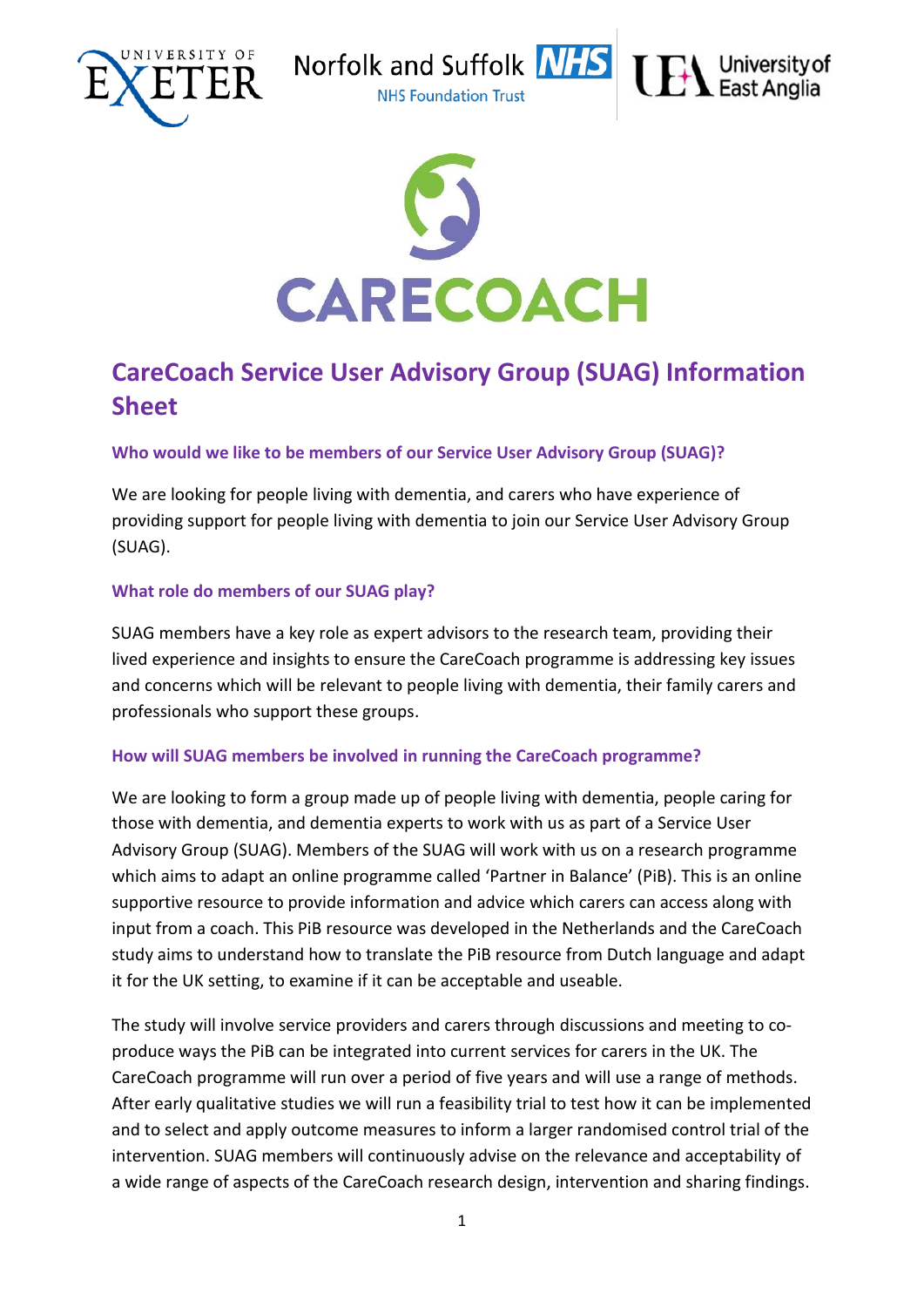#### **What time will SUAG members be expected to commit?**

SUAG members will regularly attend a maximum of 4 meeting per year (with potentially some additional sub-group meetings). The project runs for about 5 years. SUAG members can choose to be involved for the entire duration of the study or less. We would expect a minimum of 12 months involvement.

#### **What is the CareCoach programme?**

CareCoach is a research study using mixed methods to adapt and test the PiB programme across four work packages (WP).

WP1 uses co-production to collaboratively adapt the PiB to the UK-setting (with carers/clinicians)

WP2 will focus on implementation using Normalisation Process Theory" with clinicians/wider system service providers to understand how to fit new practices to existing ways of doing things.

WP3 will be a feasibility trial to compare the adapted PiBUK intervention (as developed in WP1) with "treatment as usual" (NICE guidelines) as a control. We will test whether the PiBUK intervention is accessible and what outcomes are important for carers (eg. perceived stress, burden, mood, quality of life) and care recipients (behaviour problems, quality of life), within a small sample group of participants (approximately 45 carers). We aim to carry out a qualitative evaluation of their experiences of the intervention with carers and coaches

WP4 will be a "randomised controlled trial" comparing the PiBUK intervention with treatment as usual (NICE guidelines) as a control. A larger number of carer participants would be enrolled in the study to test the outcomes of the intervention for carers and people with dementia and to measure whether the PiBUK programme is cost-effective.

# **Role description: Carers supporting people living with dementia expert Service User Advisory**

# **Group (SUAG) members**

- − Members will contribute to the design and progress of the overall research programme from their perspective as a person caring for someone living with dementia.
- − Members will work with academics to improve public accessibility of written information (for example, invitation letters, participant information sheets, advertisement materials, social media posts)
- − We would like members to advise on recruitment stages.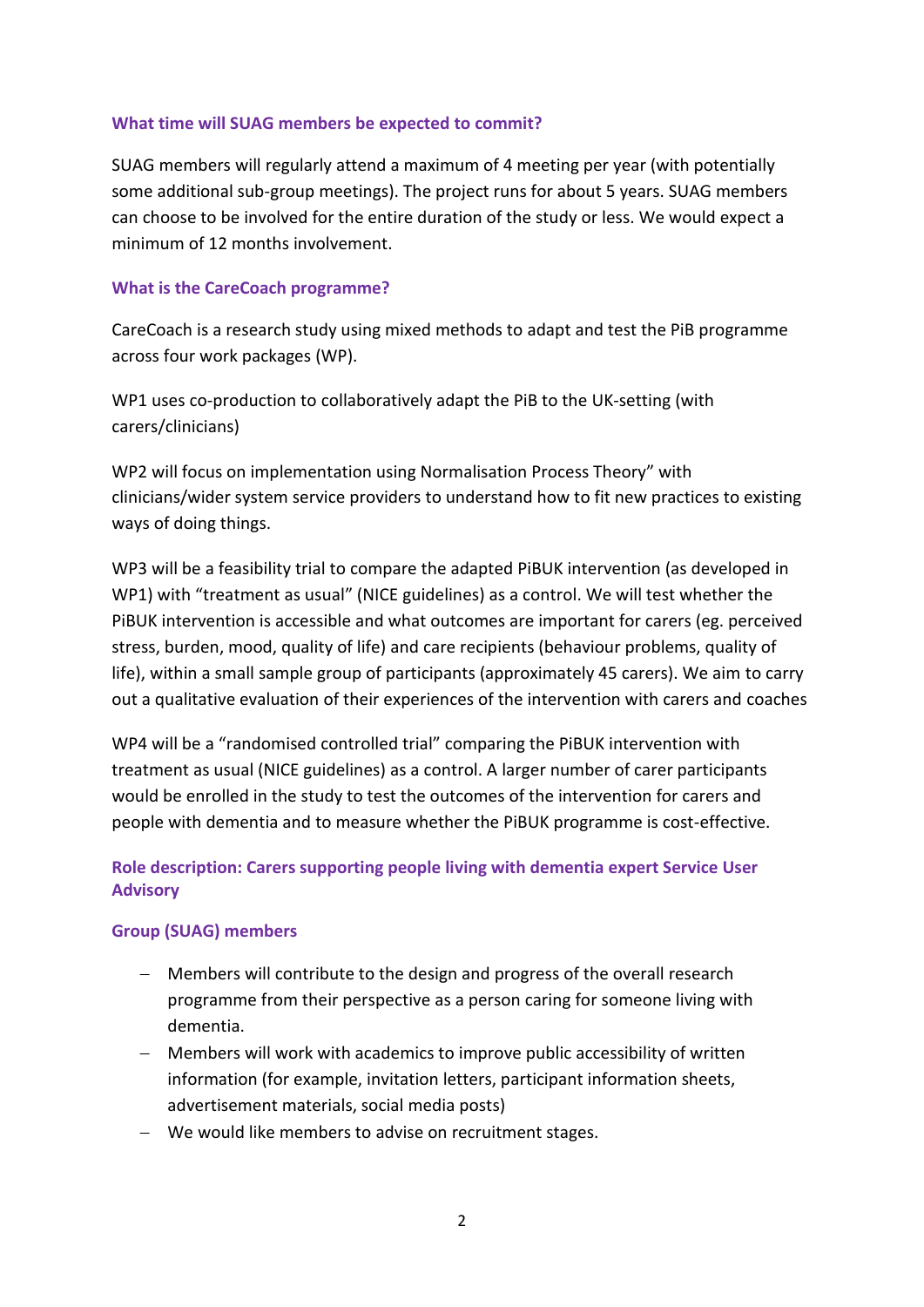- − Members will attend SUAG meetings which will take place at three monthly intervals throughout the 5-year programme.
- − The CareCoach research team will update on the programme through regular emails, meetings and contact with the SUAG members.
- − Members will be offered appropriate training, development, and support activities to support their active involvement.
- − Members will help produce useable, accessible research and contribute where appropriate to dissemination papers and/or events.
- − Each member will bring their own experience and knowledge to contribute to discussions and decision-making during SUAG meetings. We request that members are courteous and respectful to each other and the research team, as it is important that we can all learn from each other's different contributions.
- − We request that all personal information, study documentation and research data discussed between SUAG members is kept confidential.

# **Format of SUAG meetings**

Meetings will start by using an online Zoom format. However, we hope to move to face-toface meetings in the future. These will be half-day meetings at the University of East Anglia, Norwich. Members of the research team and PPI leads will jointly facilitate these meetings.

# **Terms and conditions of SUAG membership**

Duration of role: The maximum duration is when the project ends in December 2027. Due to the nature of the role (which requires training and familiarisation with details of the study topic) there is a desired minimum commitment of 12 months, but the ideal term of membership is for the full 5 years of the programme.

# **Payment**

In recognition of their contribution and time, SUAG members will be offered an attendance fee for attending the half day SUAG meetings. If extra work is requested, for example reviewing additional documents, an hourly fee will be paid. This is in line with PPI payment guidance as set out in the UK Standards for Public Involvement in Research, part of the NIHR Centre for Engagement and Dissemination (previously the INVOLVE guidelines)

[https://www.nihr.ac.uk/documents/payment-guidance-for-members-of-the-public](https://www.nihr.ac.uk/documents/payment-guidance-for-members-of-the-public-considering-involvement-in-research/27372)[considering-involvement-in-research/27372](https://www.nihr.ac.uk/documents/payment-guidance-for-members-of-the-public-considering-involvement-in-research/27372)

# **Expenses**

SUAG members can claim reasonable expenses for standard class travel in connection with their attendance at SUAG meetings.